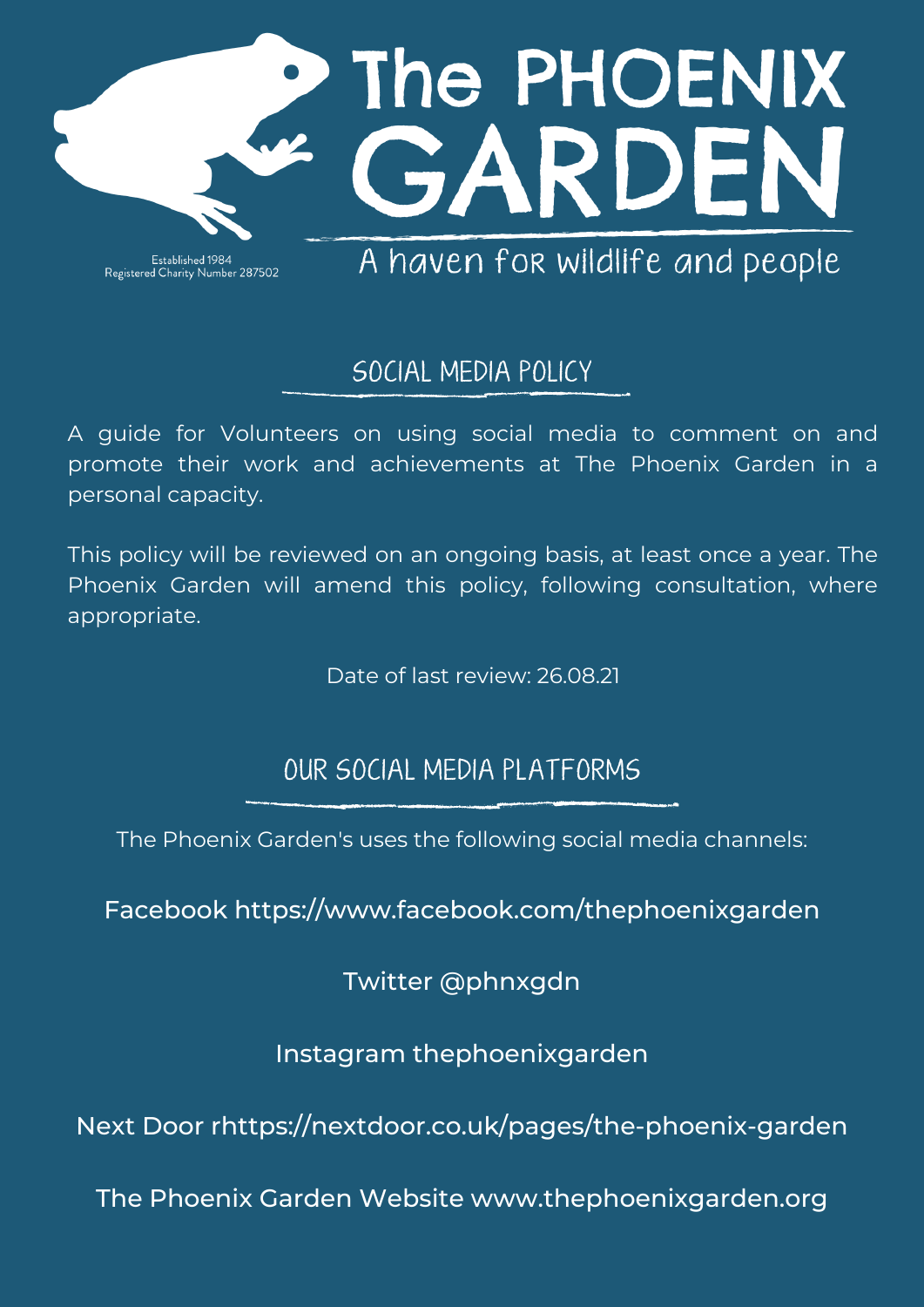## WHAT IS SOCIAL MEDIA?

Social media is the term given to web-based tools and applications which enable users to create and share content (words, images and video content), and network with each other through the sharing of information, opinions, knowledge and common interests. Examples of social media include Facebook, Twitter, LinkedIn and Instagram.

#### WHY DO WE USE SOCIAL MEDIA?

Social media is essential to the success of communicating The Phoenix Garden's work. It is important for some staff and volunteers to participate in social media to engage with our audience, participate in relevant conversations and raise the profile of The Phoenix Garden's work.

# POINT OF CONTACT

Our Social Media Officer is responsible for the day-to-day publishing, monitoring and management of our social media channels. If you have specific questions about any aspect of these channels, speak to them. No other staff member can post content on The Phoenix Garden's official channels without the permission of the Social Media Officer

## USE OF PERSONAL SOCIAL MEDIA ACCOUNTS

This policy does not intend to inhibit personal use of social media but instead flags up those areas in which conflicts might arise. The Phoenix Garden staff are expected to behave appropriately, and in ways that are consistent with The Phoenix Garden's values and policies, both online and in real life.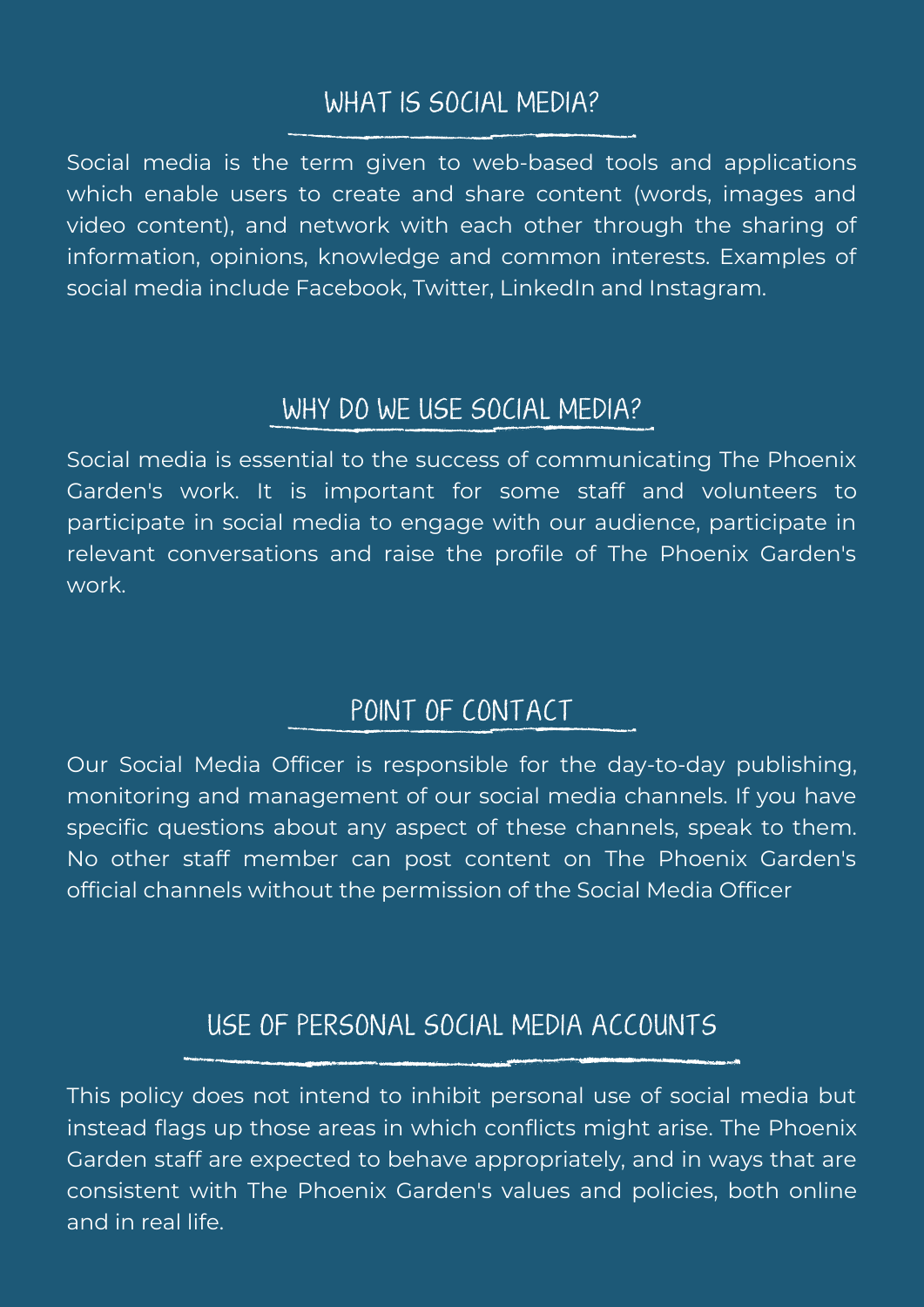1. Be aware that any information you make public could affect how people perceive The Phoenix Garden. You must make it clear when you are speaking for yourself and not on behalf of The Phoenix Garden. If you are using your personal social media accounts to promote and talk about The Phoenix Garden's work, you must use a disclaimer such as: "The views expressed on this site are my own and don't necessarily represent The Phoenix Garden's positions, policies or opinions."

2. Staff who have a personal blog or website which indicates in any way that they work at The Phoenix Garden should discuss any potential conflicts of interest with their line manager and the Trustees. Similarly, staff who want to start blogging and wish to say that they work for The Phoenix Garden should discuss any potential conflicts of interest with their line manager and the Trustees.

3. Those in senior management, and specialist roles where they are well known in their field of expertise, must take particular care as personal views published may be misunderstood as expressing The Phoenix Garden's view.

4. Use common sense and good judgement. Be aware of your association with The Phoenix Garden and ensure your profile and related content is consistent with how you wish to present yourself to the general public, colleagues, partners, trustees and funders

5. From time to time The Phoenix Garden works with high profile people and projects. Please don't approach high profile people from your personal social media accounts to ask them to support the charity, as this could hinder any potential relationships that are being managed by the charity. This includes asking for retweets about the charity. If you have any information about high profile people that have a connection to our cause, or if there is someone who you would like to support the charity, please speak to the Manager or Trustees to share the details.

6. If a staff member is contacted by the press about their social media posts that relate to The Phoenix Garden, they should talk to the Social Media Officer immediately and under no circumstances respond directly.